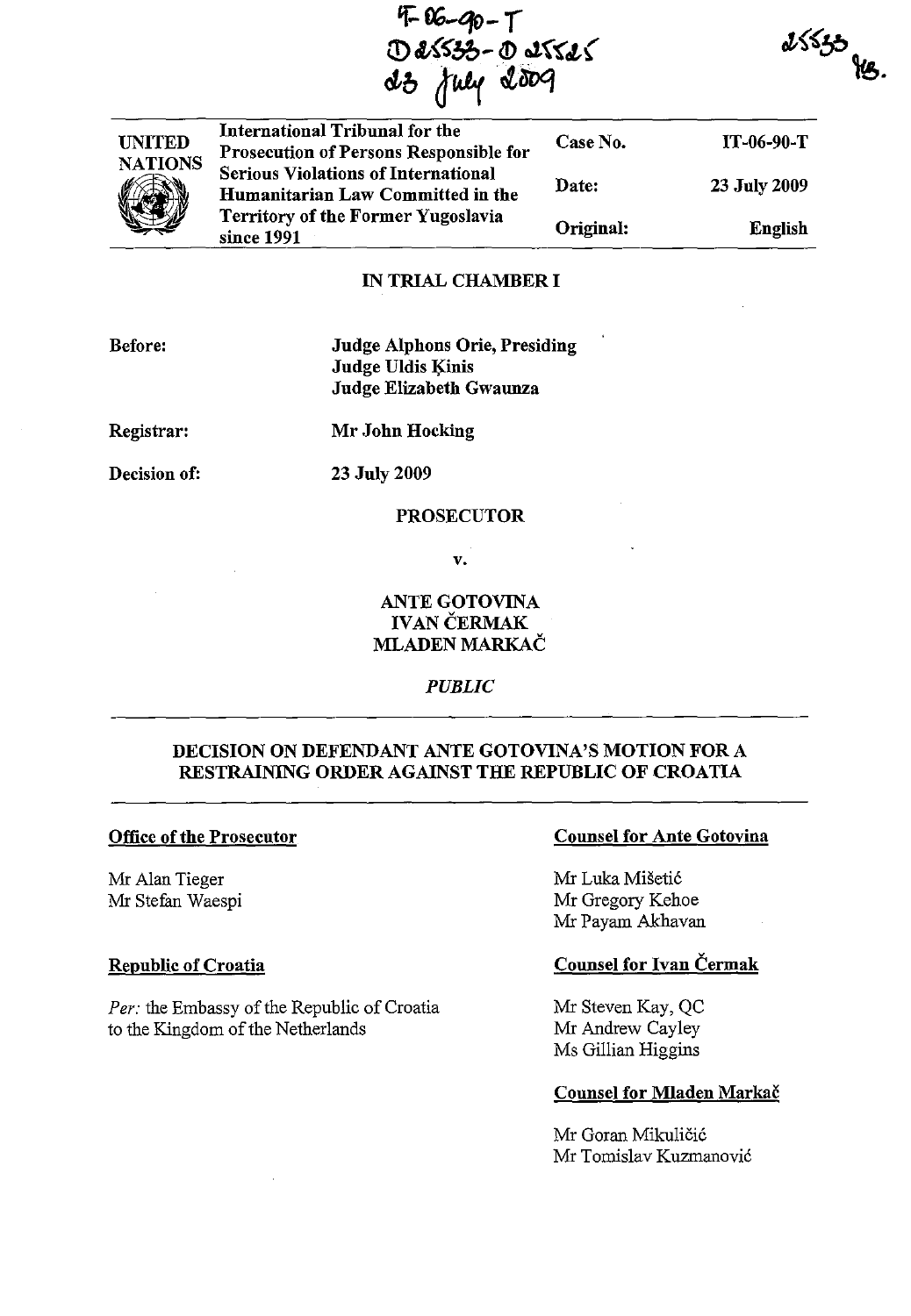# dssza

#### **I. PROCEDURAL HISTORY**

1. On 1 April 2009, the Gotovina Defence requested the Chamber to issue a restraining order against the Government, the State Prosecutor's Office, and the courts of the Republic of Croatia ("Croatia") to cease all criminal proceedings and prosecutions that emanate from acts related to the Gotovina Defence's fulfilment of its function before the Tribunal, including those against Mr Marin Ivanović, an attorney employed by the Gotovina Defence, and against Mr Jurica Šare, a possible witness for the Gotovina Defence.<sup>1</sup> The Gotovina Defence supplemented its Motion on 2 and 3 April 2009.<sup>2</sup>

2. On 9 April 2009, the Prosecution requested the Chamber to dismiss the Motion.<sup>3</sup> On 29 April 2009, following an invitation by the Chamber, Croatia filed written submissions with regard to the Motion.<sup>4</sup> On 5 May 2009, the Chamber granted requests by the Gotovina Defence to reply to the Response and the Submission and to exceed the word limit to 3,500 words, and informed the parties accordingly through an informal communication.<sup>5</sup> On 12 May 2009, the Gotovina Defence replied to the Response and the Submission. $6$  On 9 June 2009, the Chamber denied a request for leave to appear as an *amicus curiae* from the Association of Defence Counsel of the Tribunal.<sup>7</sup> On 12 June 2009 the Chamber scheduled a hearing and on 26 June 2009 the Chamber heard further oral submissions from the parties and Croatia with regard to the Motion.<sup>8</sup>

<sup>&</sup>lt;sup>1</sup> Defendant Ante Gotovina's Motion for a Restraining Order against the Republic of Croatia pursuant to Rule 54, I April 2009 ("Motion"), paras I, 21.

<sup>&</sup>lt;sup>2</sup> Defendant Ante Gotovina's Additional Submission in Support of His Motion for Restraining Order against the Republic of Croatia, 2 April 2009 ("Additional Submission"); Submission of Registry Accreditation Letter for Mr. Marin Ivanovi6, 3 April 2009 ("Accreditation Letter").

 $3$  Prosecution Response to Gotovina's Motion for Restraining Order against the Republic of Croatia, 9 April 2009 ("Response"), paras 4, 16.

<sup>&</sup>lt;sup>4</sup> Invitation to Croatia to File a Submission in Relation to Defendant Ante Gotovina's Motion for a Restraining Order against the Republic of Croatia, 15 Apri12009; Correspondence from Croatia in Relation to Defendant Ante Gotovina's Motion for a Restraining Order, 29 April 2009 ("Submission").

 $<sup>5</sup>$  See Defendant Ante Gotovina's Motion for Leave to Reply to Prosecution's Response to General Gotovina's</sup> Motion for Restraining Order against the Republic of Croatia, 14 April 2009; Gotovina Defence Motion for Leave to Reply to the Republic of Croatia's Response to General Gotovina's Motion for a Restraining Order against the Republic of Croatia, 1 May 2009.

<sup>&</sup>lt;sup>6</sup> Defendant Ante Gotovina's Reply in Support of the Motion for a Restraining Order against the Republic of Croatia Pursuant to Rule 54 ("Reply"), 12 May 2009.

<sup>7</sup> Decision on Association of Defence Counsel (ADC-ICTY) Motion for Leave to Appear as Amicus Curiae, 9 June 2009, paras 4-5.

<sup>&</sup>lt;sup>8</sup> Order Scheduling a Hearing, 12 June 2009; T. 19365-19445.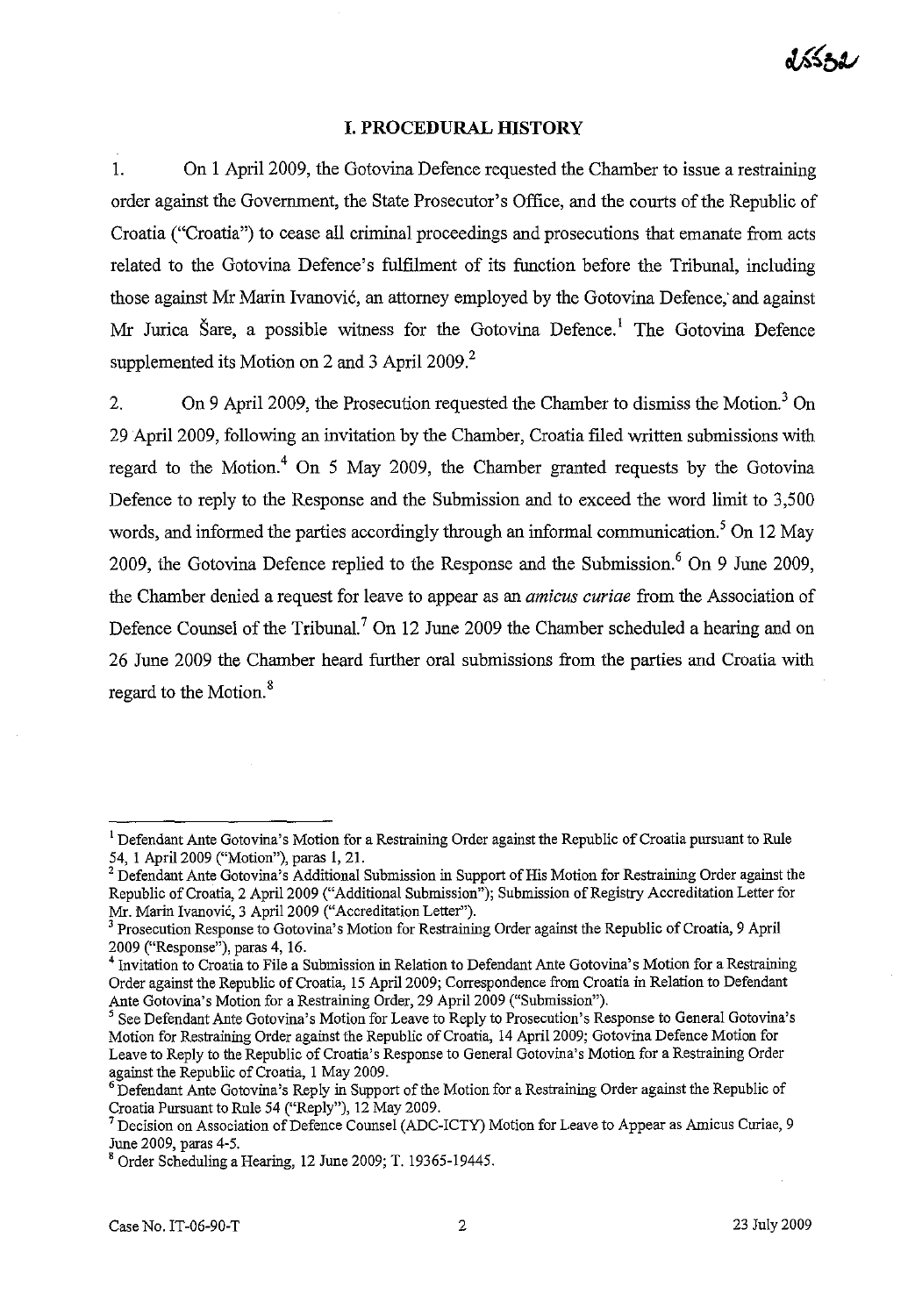#### **II. SUBMISSIONS**

3. The Gotovina Defence submits that the County State Prosecutor's Office in Zagreb has filed a proposed indictment against Mr Ivanović, which alleges that he concealed archival material after receiving two documents from Mr Ante Kardum in  $2007<sup>9</sup>$  The Gotovina Defence also submits that Mr Sare has been indicted in Croatia for e-mailing a document to the Gotovina Defence.<sup>10</sup> The Gotovina Defence submits that, as an accredited member of the Gotovina Defence, Mr Ivanović should enjoy immunity from criminal prosecution in Croatia for acts which are connected to the performance of the Defence in its official function before the Tribunal.<sup>11</sup> The Gotovina Defence further submits that the Chamber should enforce the immunity of Mr Ivanović and Mr Šare in order to protect Mr Gotovina's right to a fair trial.<sup>12</sup> The Gotovina Defence additionally submits a legal opinion from the United Nations Assistant Secretary-General for Legal Affairs, Mr Larry Johnson, addressed to the Registrar of the International Criminal Tribunal for Rwanda ("Johnson Legal Opinion"), in support of its contention that Mr Ivanović enjoys immunity from legal process.<sup>13</sup>

4. In its Response, the Prosecution submits that the Croatian proceedings are separate from Mr Gotovina's case before the Tribunal. 14 The Prosecution further submits that the Chamber lacks jurisdiction to order a Croatian court to terminate criminal proceedings against a person who is not accused of serious violations of international humanitarian law.<sup>15</sup> The Prosecution finally submits that a restraining order is not necessary for the purposes of the trial, because the Gotovina Defence has already gathered a substantial amount of materials, and Mr Ivanović remains at liberty to assist the Gotovina Defence.<sup>16</sup>

5. In its Submission, Croatia confirms that Mr Ivanovi6 has been charged with the criminal offence of destruction and concealment of archives under Article 327 of the Croatian Criminal Code and submits that the criminal proceedings are being conducted in Croatia's

<sup>13</sup> Additional Submission, paras 1-5.

<sup>&</sup>lt;sup>9</sup> Motion, para. 2.

<sup>&</sup>lt;sup>10</sup> Motion, para. 10.

 $11$  Motion, paras 2, 13-14, 20; Accreditation Letter.

<sup>&</sup>lt;sup>12</sup> Motion, para. 20.

**<sup>14</sup> Response, para. 5.** 

<sup>&</sup>lt;sup>15</sup> Response, paras 2, 7-11.

<sup>&</sup>lt;sup>16</sup> Response, paras 3, 12.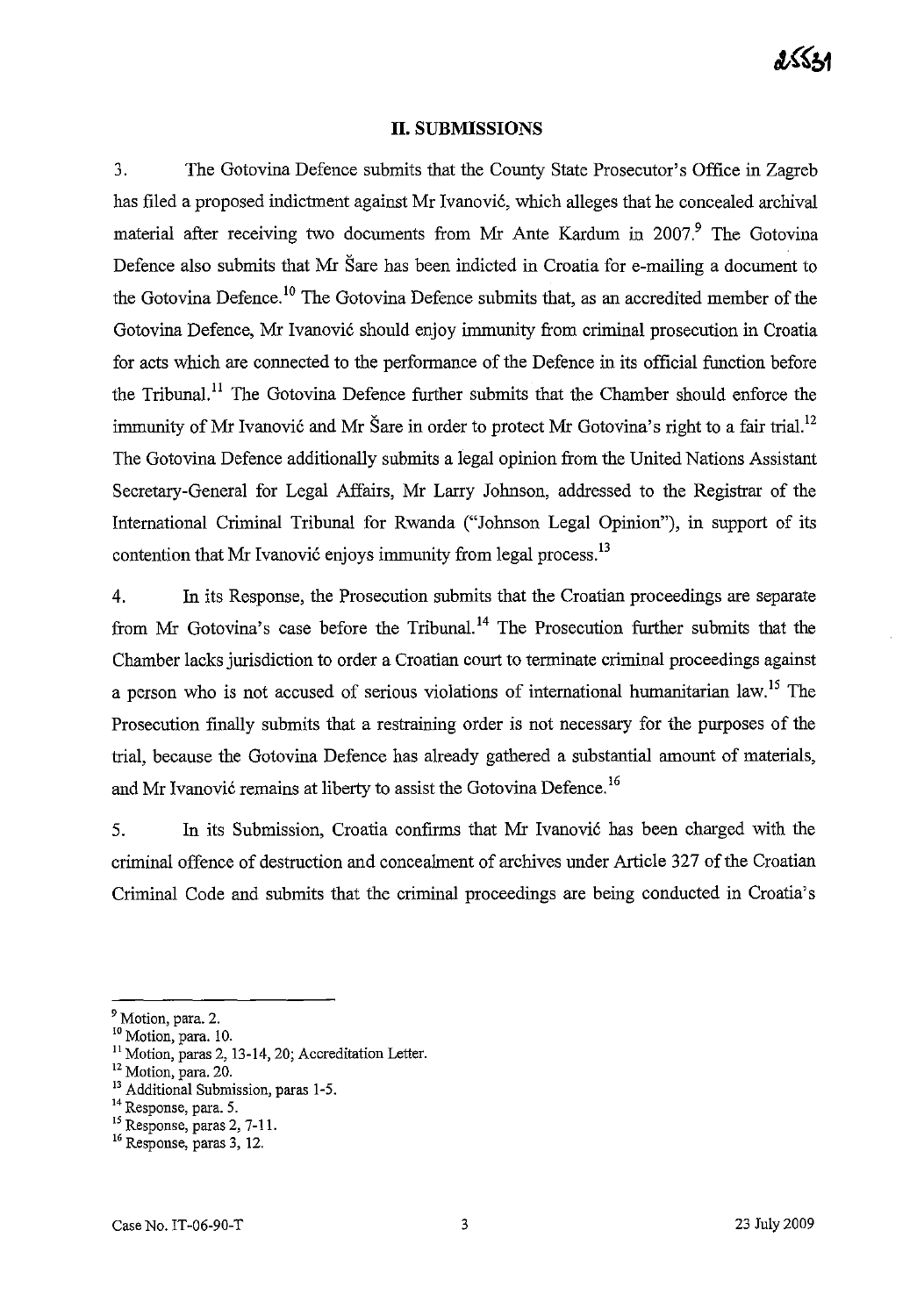national interest.<sup>17</sup> Croatia further submits that the criminal proceedings before its national courts are fully independent from the proceedings conducted before the Tribunal.<sup>18</sup>

6. In its Reply, the Gotovina Defence submits that Mr Gotovina's rights to a fair trial and to equality of arms are directly threatened by the indictment of one of his investigators.<sup>19</sup> The Gotovina Defence further submits that a Defence investigator enjoys functional immunity as a derivative of the rights of an accused, which the Chamber is obliged to protect under Article 20(1) of the Statute.<sup>20</sup> The Gotovina Defence finally submits that the practice of issuing orders for safe conduct illustrates that Chambers have the power to stop prosecutions in domestic jurisdictions where this is necessary for a fair trial. $^{21}$ 

7. At the hearing, Croatia submitted that defence counsel do not enjoy immunity under Croatian law.<sup>22</sup> Croatia further submitted that Mr Ivanović had not raised an issue of immunity in the Croatian criminal proceedings.<sup>23</sup> Croatia also submitted that immunity for a Croatian person residing in Croatia cannot exist, unless it is created by a bilateral agreement between Croatia and another state or international organization.<sup>24</sup> Croatia finally submitted that the investigations into the missing documents had been initiated in order to comply fully with the Chamber's order to investigate the whereabouts of documents requested by the Prosecution.<sup>25</sup>

8. At the hearing, the Gotovina Defence responded that immunity existed under the Statute as part of international law, irrespective of Croatian national provisions.<sup>26</sup> The Gotovina Defence further submitted that it would have been superfluous to raise the immunity issue before a Croatian court, because this would have clearly resulted in a rejection.<sup>27</sup> The Gotovina Defence also submitted that raising the immunity issue before a Croatian court would have resulted in needless delays, as the Chamber would still have been called upon to resolve the matter in the end.<sup>28</sup> The Gotovina Defence finally submitted that Croatian persons

<sup>&</sup>lt;sup>17</sup> Submission, pp. 3-4.

<sup>18</sup> Submission, p. 3.

<sup>&</sup>lt;sup>19</sup> Reply, para. 13.

<sup>20</sup> Reply, paras 14-15,17-19.

<sup>&</sup>lt;sup>21</sup> Reply, paras 18-19.

<sup>22</sup> T. 19369-19370, 19375-19378, 19380, 19382-19383, 19418.

<sup>23</sup> T. 19370-19371, 19379.

<sup>24</sup> T. 19412-19416, 19424-19425.

<sup>&</sup>lt;sup>25</sup> T. 19443; see Order in Relation to the Prosecution's Application for an Order Pursuant to Rule 54 *bis*, 16 September 2008.

 $^{26}$  T. 19371.

<sup>27</sup> T. 19372-19374.

<sup>&</sup>lt;sup>28</sup> Ibid; T. 19380.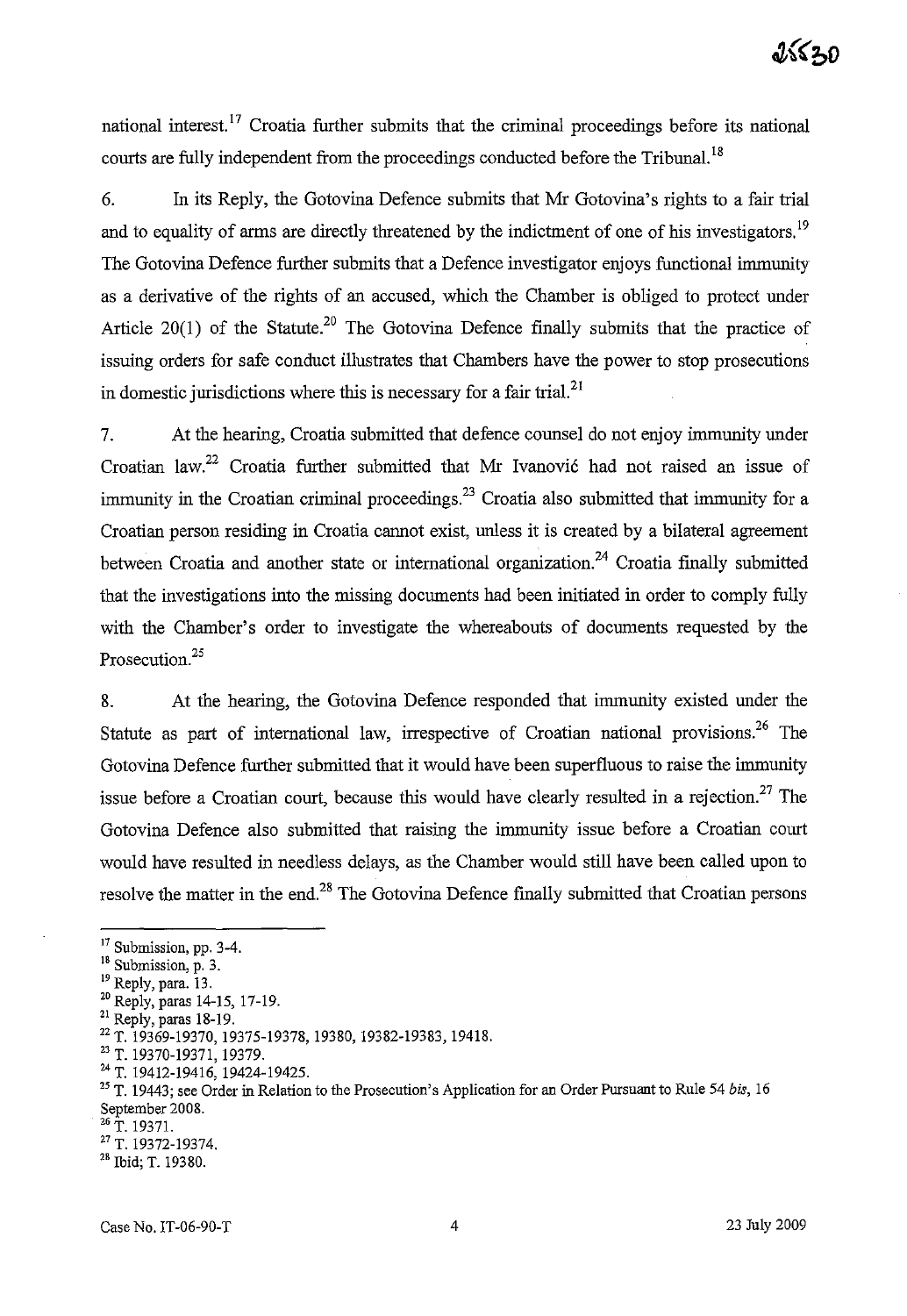employed in the Prosecution liaison office enjoy functional immunity within Croatia, pursuant to an agreement between Croatia and the United Nations.<sup>29</sup>

9. At the hearing, the Prosecution submitted that the Motion was an improper attempt to "forum-shop" the issue of immunity to the Chamber.<sup>30</sup> The Prosecution also submitted that the Croatian proceedings, which are currently adjourned until September 2009, do not infringe on the Gotovina Defence's preparations for its case.<sup>31</sup>

## **1lI. APPLICABLE LAW**

10. Rule 54 of the Tribunal's Rules of Procedure and Evidence ("Rules") provides that a Chamber may issue such orders, sunnnonses, subpoenas, warrants and transfer orders as may be necessary for the purposes of an investigation or for the preparation or conduct of the trial.

II. Article 9 (1) of the Statute sets out that the Tribunal and national courts shall have concurrent jurisdiction to prosecute persons for serious violations of international humanitarian law committed in the territory of the former Yugoslavia since I January 1991. Article 9 (2) of the Statute sets out that the Tribunal shall have primacy over national courts and that, at any stage of the procedure, the Tribunal may formally request national courts to defer to the competence of the Tribunal.

12. Article 20 (1) of the Statute provides that a Chamber shall ensure that trial is fair and expeditious and that proceedings are conducted in accordance with the rules of procedure and evidence, with full respect for the rights of the accused and due regard for the protection of victims and witnesses.

13. Article 29 (1) of the Statute provides that States shall co-operate with the Tribunal in the investigation and prosecution of persons accused of committing serious violations of international humanitarian law. Article 29 (2) of the Statute sets out that States shall comply without undue delay with any request for assistance or an order issued by a Chamber.

14. Article 30 of the Statute provides:

1. The Convention on the Privileges and Immunities of the United Nations of 13 February 1946 shall apply to the International Tribunal, the judges, the Prosecutor and his staff, and the Registrar and his staff.

<sup>29</sup> T. 19418-19420.

<sup>30</sup> T. 19400-19402.

<sup>31</sup> T. 19438.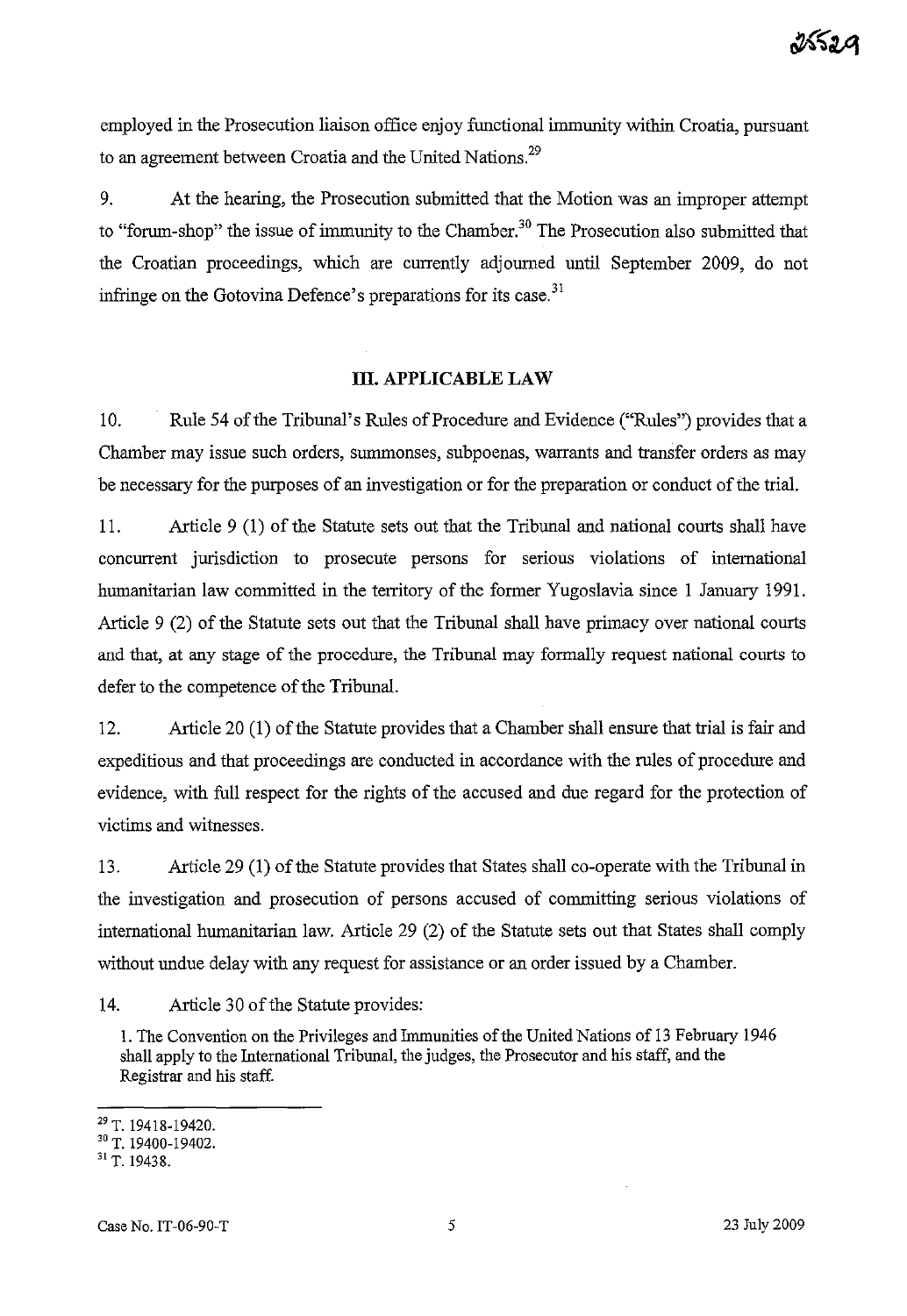2. The judges, the Prosecutor and the Registrar shall enjoy the privileges and immunities, exemptions and facilities accorded to diplomatic envoys, in accordance with international law.

3. The staff of the Prosecutor and of the Registrar shall enjoy the privileges and immunities accorded to officials of the United Nations under articles V and VII of the Convention referred to in paragraph 1 of this article.

4. Other persons, including the accused, required at the seat of the International Tribunal shall be accorded such treatment as is necessary for the proper functioning of the International Tribunal.

15. Article XIX of the Agreement Between the United Nations and the Kingdom of The Netherlands Concerning the Headquarters of the International Tribunal ("Host State Agreement"), sets out, in relevant parts:

1. The counsel of a suspect or an accused who has been admitted as such by the Tribunal shall not be subjected by the host country to any measure which may affect the free and independent exercise of his or her functions under the Statute.

2. In particular, the counsel shall, when holding a certificate that he or she has been admitted as a counsel by the Tribunal, be accorded:

(c) immunity from criminal and civil jurisdiction in respect of words spoken or written and acts performed by them in their official capacity as counsel.

16. The Appeals Chamber has set out that the parties are not required to go through the official channels of the States or entities of the former Yugoslavia for identifying, summoning and interviewing witnesses, or conducting on-site investigations.<sup>32</sup> The States and entities of the former Yugoslavia are obliged to cooperate with the Tribunal in such a manner as to enable the Tribunal to discharge its functions.<sup>33</sup> This obligation also requires them to allow the Prosecution and the defence to fulfil their tasks free from any possible impediment or hindrance.<sup>34</sup>

#### **IV. DISCUSSION**

17. Under Article 9 (2) of the Statute, the Tribunal has primacy over national courts with regard to prosecutions of persons for certain serious violations of international humanitarian law. Under Rule 54, a Chamber may at its discretion issue such orders as may

<sup>32</sup>*Prosecutor v. Blaskic,* IT-95-14-ARI08 *bis,* Judgment on the Request of the Republic of Croatia for Review of the Decision of Trial Chamber II of 18 July 1997, 29 October 1997, para. 53.  $33$  Ibid.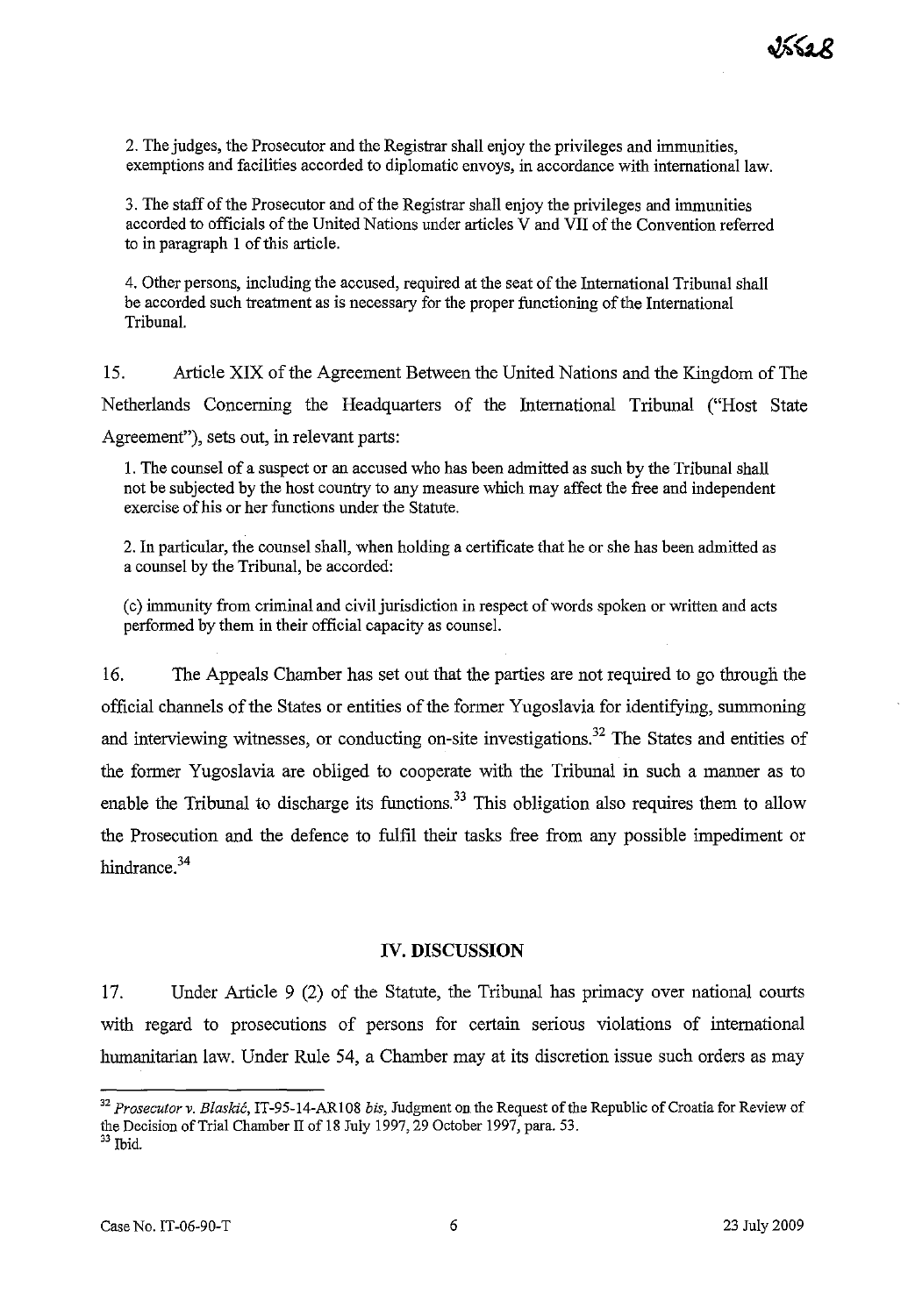be necessary for the purposes of the conduct of trial. Under Article 29 of the Statute, States are obliged to cooperate with the Tribunal and comply with orders issued by a Chamber. Therefore, the Chamber is cognizant that, in these two separate respects, its orders may have an effect on the exercise of domestic jurisdiction by a state.

18. In the case against Mr Ivanović, Croatia is exercising its domestic jurisdiction to prosecute acts which do not fall within the Tribunal's jurisdiction. As a result, the Chamber lacks primacy. The requested intervention in the domestic criminal proceedings must be considered under Rule 54. When considering whether it would be appropriate to exercise its discretion pursuant to this Rule in the present case, the Chamber notes on the one hand that domestic criminal proceedings against the members of a defence team of an accused before the Tribunal for acts which are closely connected to the performance of the defence in its official function may impede and hinder the defence's fulfilment of its tasks. In certain circumstances, this can result in the infringement of the accused's right to a fair trial. Under Article 20 of the Statute, the Chamber shall ensure that a trial is fair. As a result, the Chamber finds that it has the competence to consider the requested measure. On the other hand, the Chamber considers that the requested restraining order would amount to a significant intervention in the domestic jurisdiction of Croatia. Only in exceptional circumstances will the exercise of domestic jurisdiction amount to such interference with the work of the Tribunal, that it would justify an intervention as the one requested. In this respect, a Chamber should also consider what other measures, if any, have been or may be taken to resolve the issue before it.

19. The Motion raises the matter of functional immunity for defence counsel and their staff. The Chamber notes generally that the text of Article 30 of the Statute does not explicitly mention defence counsel, whereas Article XIX of the Host State Agreement does not explicitly mention staff employed by such counsel. The Johnson Legal Opinion addresses relevant aspects of this matter, although it was prepared under different factual circumstances. The issue of functional immunity is complicated in the present circumstances, because Mr Ivanovi6 is a resident citizen of Croatia seeking functional immunity against Croatian proceedings for acts allegedly committed in violation of a Croatian criminal statute, on Croatian territory, and contrary to Croatian state interests.35 Apart from the issue of functional

<sup>34</sup> Ibid.

<sup>35</sup> See T. 19409.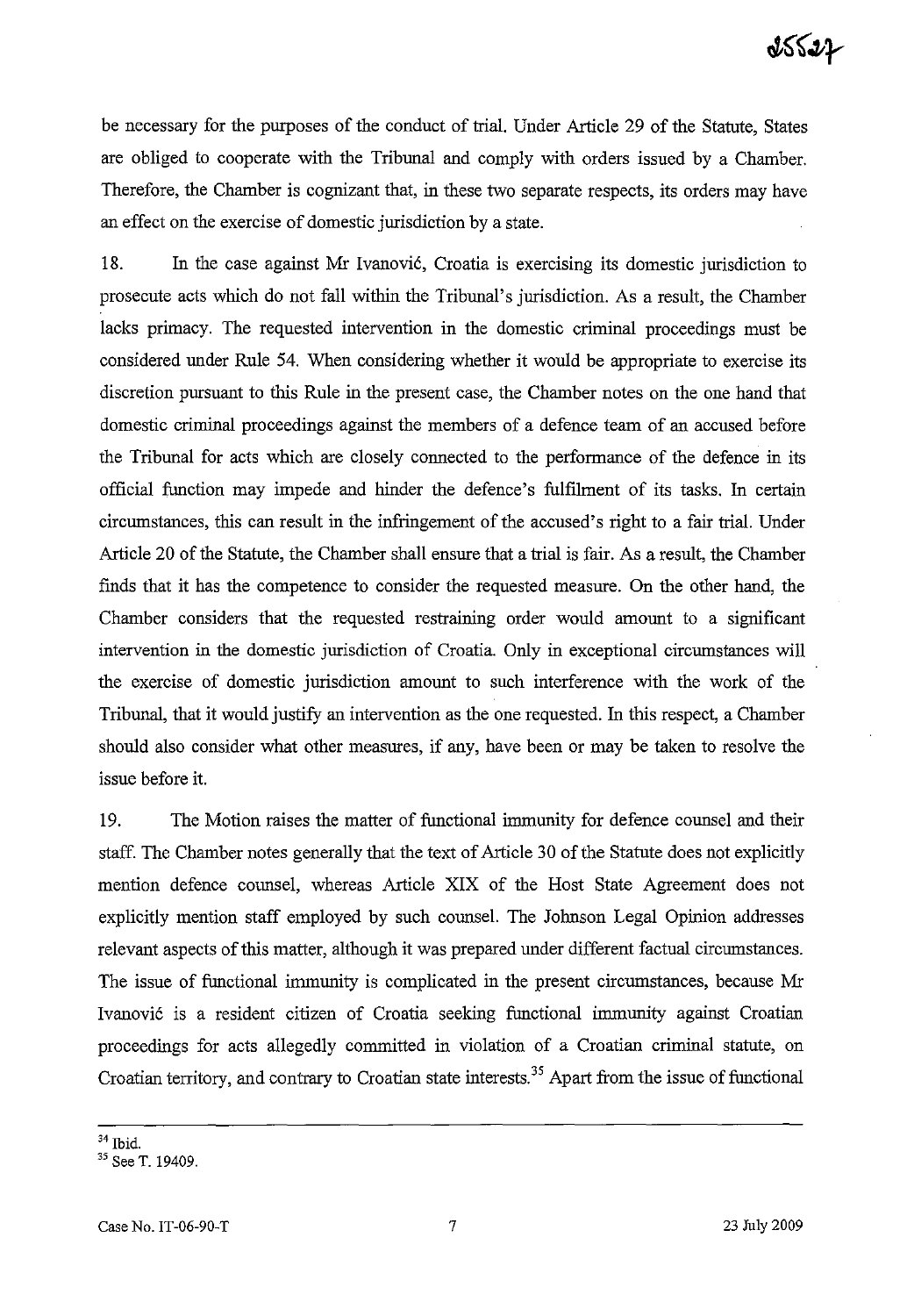immunity of Defence counsel, with regard to which the Chamber is inclined to accept that a legal basis exists, and the issue whether counsel staff enjoy such immunity as a derivative of the possible immunity of counsel, the Motion further raises the question as to who would have the authority to lift such functional immunity.

20. The Chamber is mindful that the observance of functional immunity for defence counsel would primarily be a matter to be resolved between said counsel, Croatia, and the United Nations. The Chamber focuses on the matter only insofar as and if it impacts on the fairness of the proceedings before it. In the Croatian proceedings, Mr Ivanović stated the circumstances under which he allegedly committed the offence, and in particular that the acts were in performance of his duties as a member of the Gotovina Defence team. However, he has not invoked functional immunity as a ground for dismissal. Nor has he argued the legal basis for enjoying such immunity as an obstacle to the legal process initiated against him by Croatia. The Gotovina Defence has acknowledged this and explained the reasons for not doing so.<sup>36</sup>

21. The reasons offered by the Gotovina Defence for not raising the immunity issue in Croatia are unconvincing. The Gotovina Defence has failed to establish that raising this issue before the Croatian courts would necessarily result in a rejection. As a result, the time required for the Croatian judiciary and possibly the Chamber to pronounce on the issue cannot be considered a needless delay. For these reasons, the Chamber concludes that the Gotovina Defence has not demonstrated the exceptional circumstances necessary to justify the requested intervention in the Croatian proceedings against either Mr Ivanović or Mr Šare. The Chamber further notes that, should it turn out that Croatian law insufficiently allows for the observance of possible functional immunity of defence counsel, the Chamber will then primarily focus on whether this impacts the fairness of the proceedings before it. The Chamber further notes that it has the option to bring the matter to the attention of the authority competent to address concerns of non-compliance with state's obligations in respect of the functioning of the Tribunal, and the authority competent to lift immunities under the Statute.

<sup>36</sup> T. 19372-19374,19380.